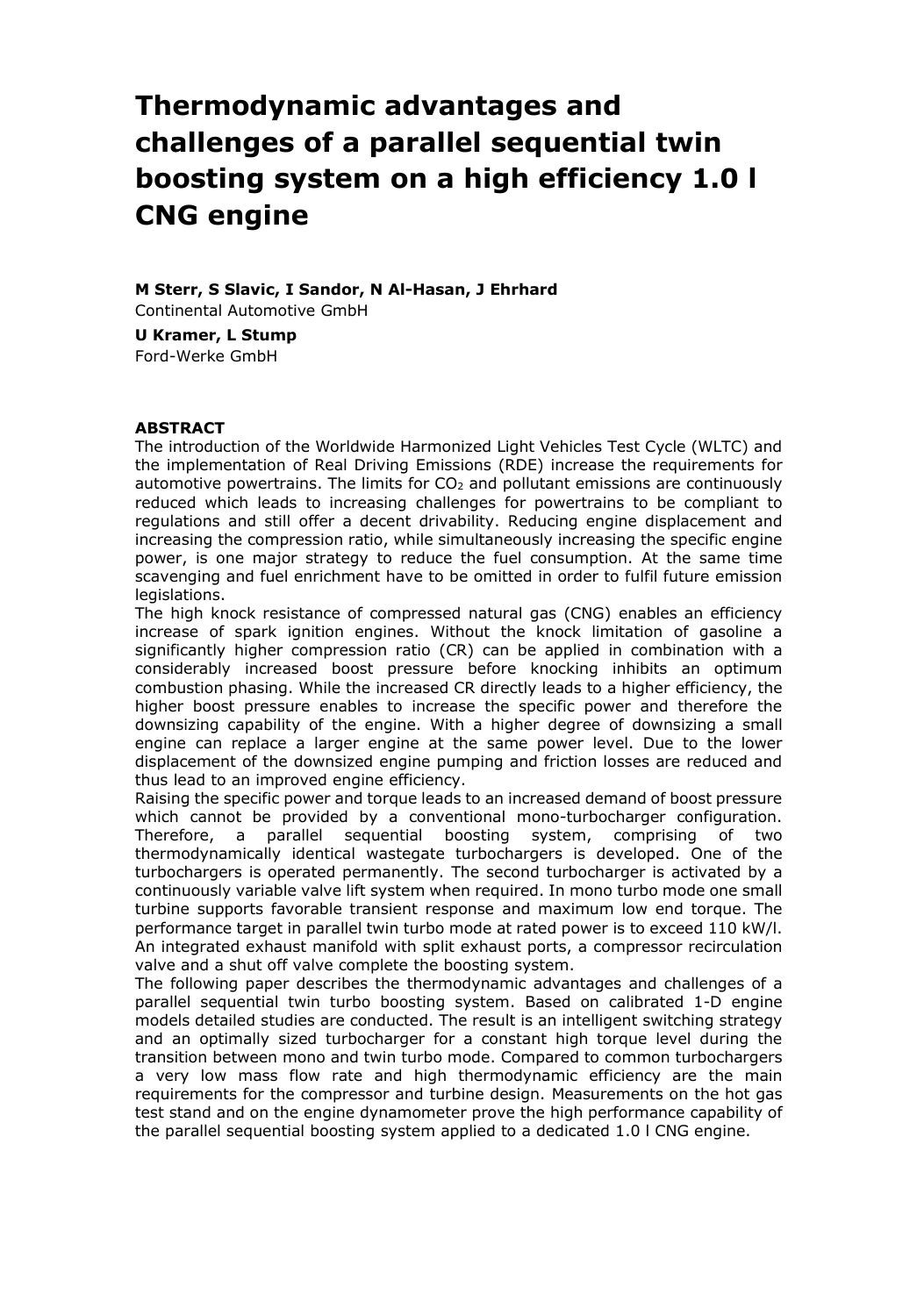## **ABBREVIATION**

| <b>BMEP</b><br><b>BSAC</b><br><b>BSFC</b><br>CA<br><b>CAT</b><br><b>CNG</b><br>ECU<br>GasON<br>LET<br>МF<br>MFP<br>MW<br>PFI<br>PR.<br>RAAX<br><b>RP</b><br>ТC | brake mean effective pressure<br>brake specific air consumption<br>brake specific fuel consumption<br>crank angle<br>catalytic converter<br>compressed natural gas<br>engine control unit<br>Gas-Only internal combustion engine<br>low end torgue<br>mass flow<br>mass flow parameter<br>map width<br>Port fuel injection<br>pressure ratio<br>radial axial<br>rated power<br>turbocharger |
|----------------------------------------------------------------------------------------------------------------------------------------------------------------|---------------------------------------------------------------------------------------------------------------------------------------------------------------------------------------------------------------------------------------------------------------------------------------------------------------------------------------------------------------------------------------------|
|                                                                                                                                                                |                                                                                                                                                                                                                                                                                                                                                                                             |
| TDCF                                                                                                                                                           | top dead center firing                                                                                                                                                                                                                                                                                                                                                                      |
| tiVVA                                                                                                                                                          | twin independent variable valve actuation                                                                                                                                                                                                                                                                                                                                                   |
| tiVCT                                                                                                                                                          | twin independent variable cam timing                                                                                                                                                                                                                                                                                                                                                        |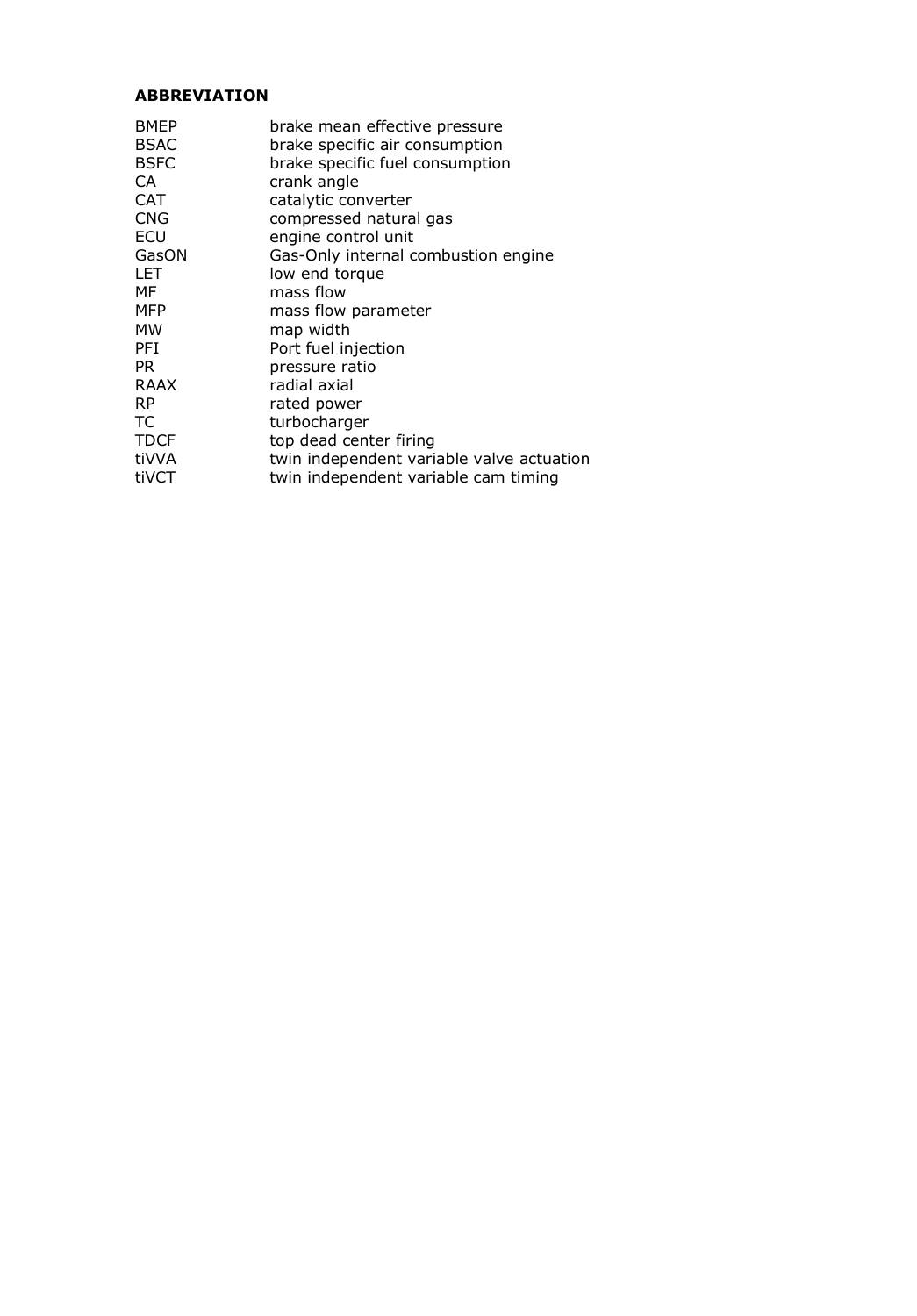## **1 THE GASON ENGINE CONCEPT**

The Gas-Only internal combustion engine (GasON) project is part of Horizon 2020, an EU Research and Innovation program that promises more breakthroughs, discoveries and world-firsts by taking great ideas from the lab to the market [1]. One of the major aims of the GasON project is to develop a CNG-only engine that is able to comply with 2020+  $CO<sub>2</sub>$  emission targets and simultaneously improving engine efficiency and vehicle performance also with regard to its CNG range capability. To fulfil all the objectives of the project, the target is a 20 % CO<sub>2</sub> emission reduction in NEDC cycle compared to the current best in class CNG vehicle 2014 [2]. This reference vehicle is a Ford Grand C-Max with a turbocharged 1.6 liter engine with port fuel CNG injection.

The GasON engine layout is based on a Ford 1.0 liter 3-cylinder engine. To achieve the  $CO<sub>2</sub>$  emission reduction several advanced technologies are applied [3]:

- Downsizing the original 1.6 litre 4-cylinder [4] to a 1.0 litre 3-cylinder engine with high compression ratio CR=13 to fully exploit the superior knock resistance of CNG with its RON number > 120 [5]. Reinforcement of engine structure and components to stand the higher specific engine load and peak pressures of 160 bar while minimizing the friction drawbacks.
- Change to CNG Direct Injection system (CNG DI) [6] [7] to avoid the volumetric disadvantages of PFI. The gas injection into the ports would displace a huge amount of the trapped air which leads to an increased boost pressure demand.
- Introduction of a twin independent variable valve actuation (tiVVA) system on both intake and exhaust side; on the intake side for reduction of pumping work and advanced gas exchange control, on the exhaust side mainly for the sequential activation of the turbo chargers.
- Development and application of an innovative parallel sequential twin boosting system to enhance low end torque and transient response while simultaneously increasing the specific power. This twin turbo approach requires a modified cylinder head design with separated exhaust ports and manifolds.



**Figure 1: GasON engine concept [3]**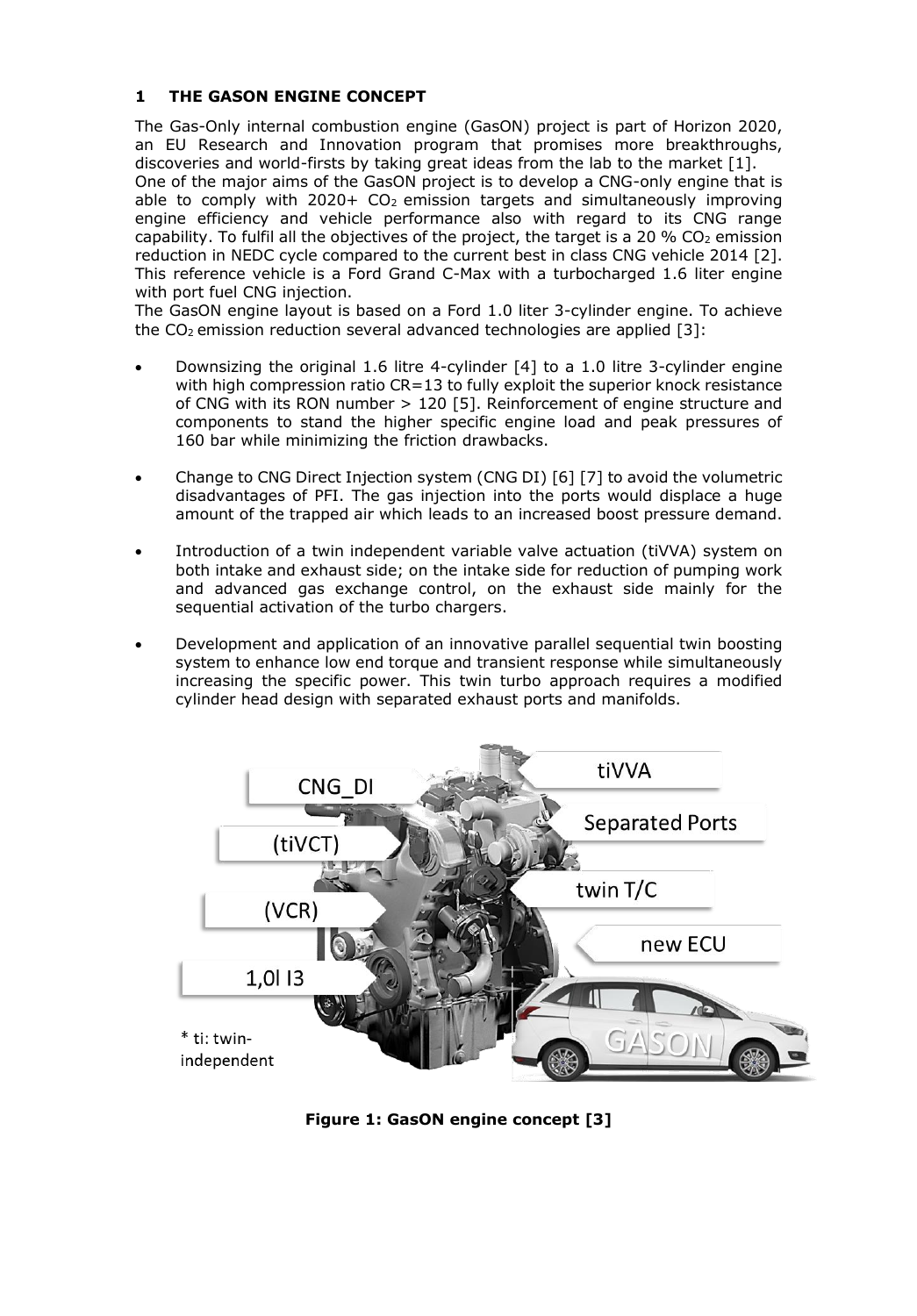### **2 PARALLEL SEQUENTIAL TWIN BOOSTING SYSTEM**

## **2.1 APPLICATION SPECIFIC TURBOCHARGER DESIGN**

Due to the application dependent, individual engine requirements Continental develops specific turbochargers for each application. This enables an optimum adaption of the thermodynamics of the turbocharger to the internal combustion engine. The ongoing optimization of thermodynamics and structural mechanics improves the overall performance of this turbocharger technology [8].

[Figure 2](#page-3-0) shows the thermodynamics design process of the turbocharger. In the first step during the matching process an optimal compressor and turbine map is predicted which would lead to an ideal engine performance. By means of computational fluid dynamics (CFD) and finite element method (FEM) a corresponding compressor and turbine stage are developed. The 3-D design is aligned with the customer in order to meet the packaging constraints. Every prototype is measured on the hot gas test before it is delivered to the customer. This experimental review is an integral part of the process. Deviations between matching, CFD layout and measurement are evaluated. Thereby, the prediction quality is improved and the number of engine tests is reduced.

The interaction of the turbocharger with the internal combustion engine, especially with the center of combustion, can be evaluated by a 1-D gas exchange model with knock modeling. An accurate prediction of the brake specific air consumption is achieved.



**Figure 2: Application specific turbocharger design process [8]**

<span id="page-3-0"></span>The Continental process of application specific turbochargers is applied to develop the compressor and the turbine stage of the boosting system for the high requirements of the GasON engine. The thermodynamic advantages of a parallel sequential twin boosting system and the challenges of the high efficiency 1.0 litre CNG engine are described in the following section.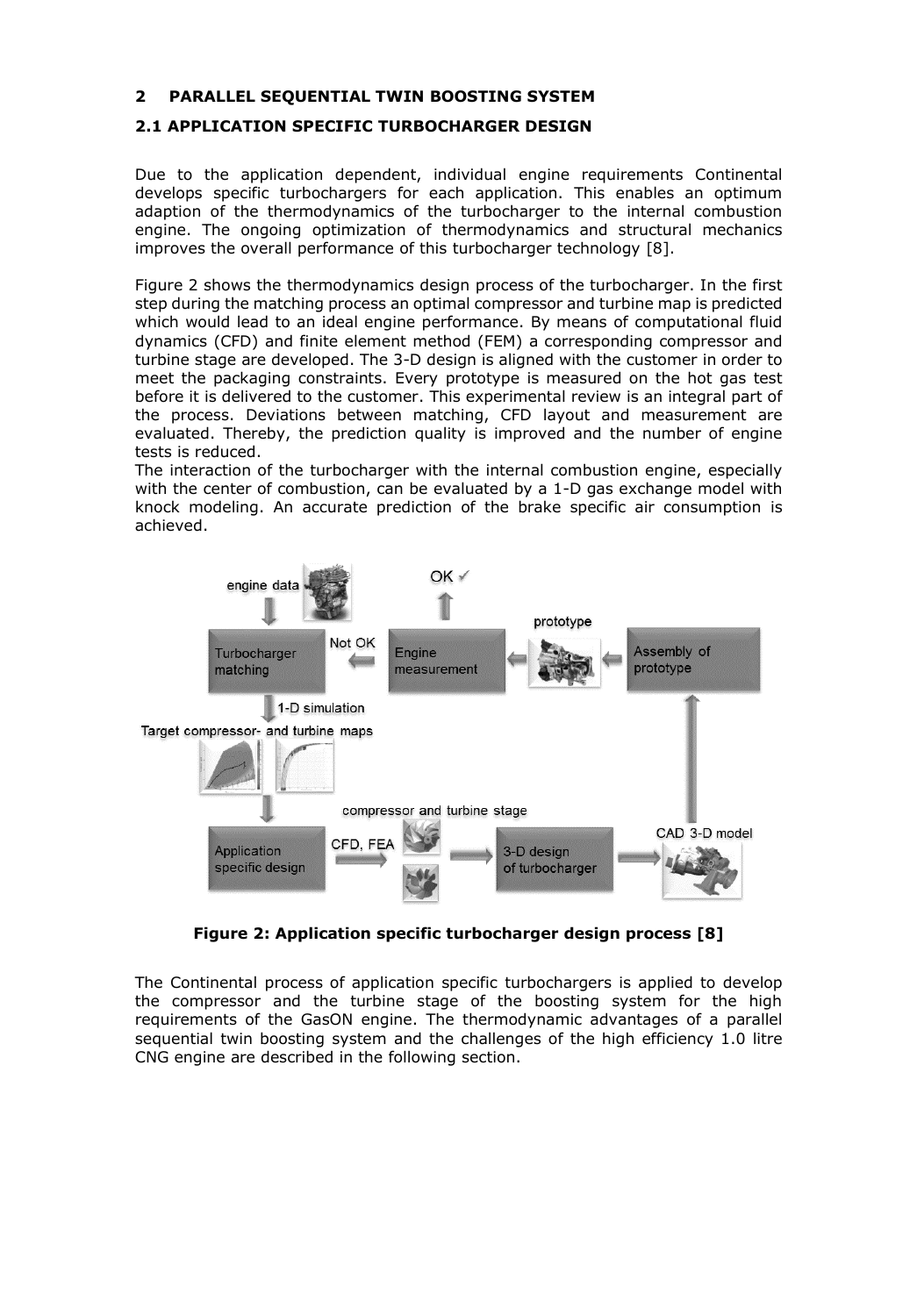#### **2.2 TURBOCHARGER MATCHING**

The engine simulation and turbocharger matching is done by using a 1-D gas exchange model. Therefore, the first step is to calibrate the existing engine model of the well-known spark ignited 1.0 l inline three cylinder Ecoboost engine [9] to steady state dynamometer test results of a mono turbocharged engine operated with CNG fuel. This engine measurement data, recorded with a brake mean effective pressure (BMEP) of 25 bar and a rated power of 92 kW, correlated well to the simulated air mass and the intake manifold pressure as well as to the predicted turbine inlet pressure, [Figure 3.](#page-4-0)



**Figure 3: Results of 1-D engine model calibration** 

<span id="page-4-0"></span>The next step is the implementation of a twin boosting system to the calibrated engine model. In the pre-matching phase different boosting systems (parallel sequential, mixed sequential, serial) are compared. The matching target of using two identical thermodynamic layouts for the two turbochargers resulted in a parallel sequential twin boosting system. With this twin turbocharger configuration the maximum engine performance is achieved. The parallel sequential twin boosting system is set up according to the scheme shown in [Figure 4.](#page-5-0) The turbochargers are connected to two 3-to-1 integrated exhaust manifolds. All three exhaust valves on the left side of their combustion chambers are connected to the permanent operated turbocharger TC1, all three exhaust valves on the right side are connected to the second, intermitted operated turbocharger TC2. A fully variable valve lift system enables an optimal switching between single and parallel mode. The compressor shut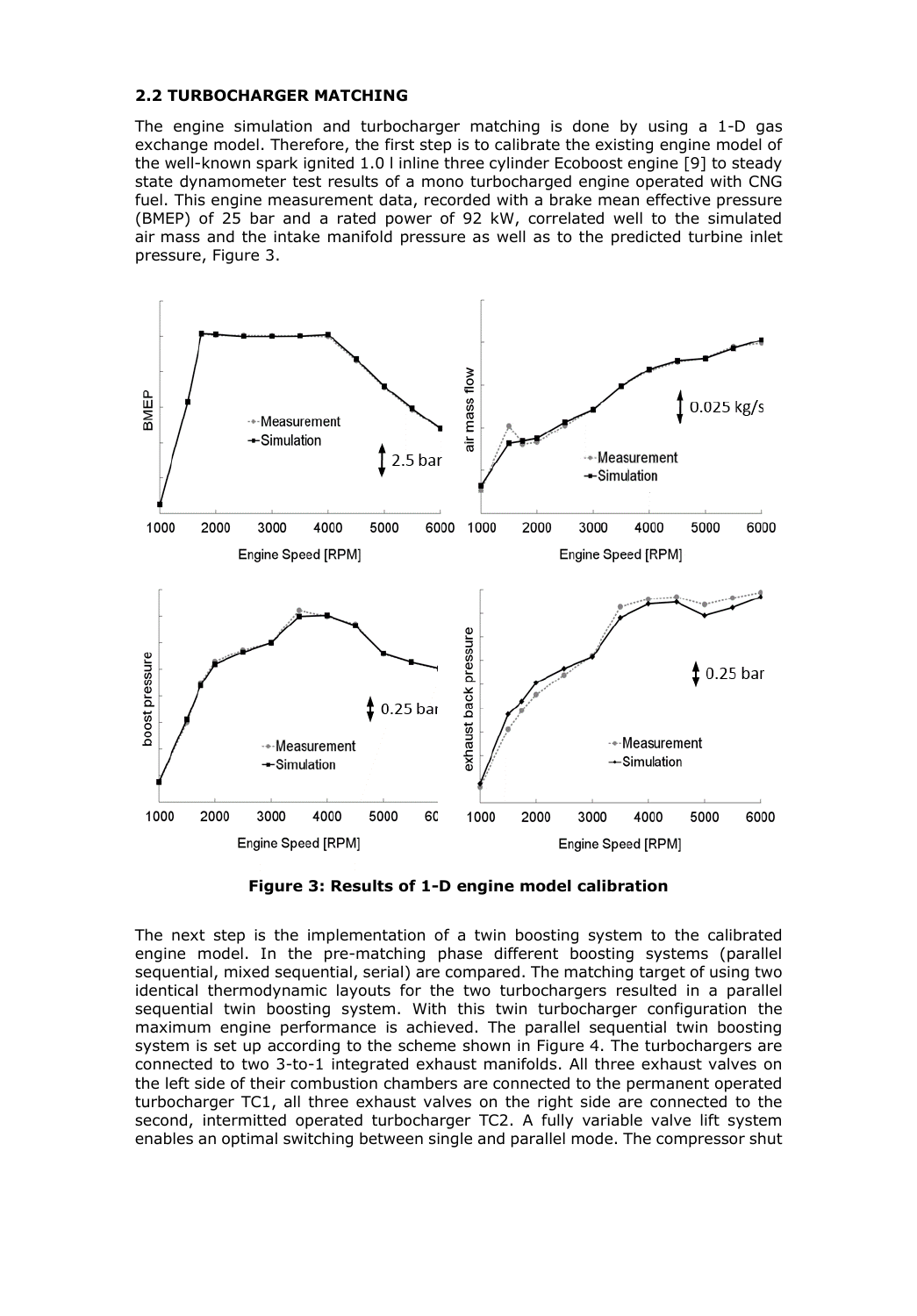off valve and the compressor recirculation valve help to rev up turbocharger TC2. Both turbochargers include electrical wastegates for boost pressure control.



<span id="page-5-0"></span>**Figure 4: Scheme of parallel sequential twin boosting system on 3 cylinder engine [4]**

The performance targets are increased to a BMEP level of 30 bar at an engine speed range from 1500 RPM to 4000 RPM and a specific power of 110 kW/l at 6000 RPM. Additional matching boundaries are listed in the following table:

| Twin turbochargers                 | indentical thermodynamic layout   |
|------------------------------------|-----------------------------------|
| Low end torque                     | 240 Nm / 30 bar @ 1500 RPM        |
| Specific power                     | 110 kW/l @ 6000 RPM               |
| Compressor speed margin            | $10\%$                            |
| Maximum exhaust temperature        | 1050 °C                           |
| Exhaust Lambda                     | 1.0 (no fuel enrichment)          |
| Max. scavenging                    | $1\%$ O <sub>2</sub> upstream CAT |
| Max. cylinder pressure             | 160 <sub>bar</sub>                |
| Max. compressor outlet temperature | 220 °C                            |

## **Performance targets and matching boundaries**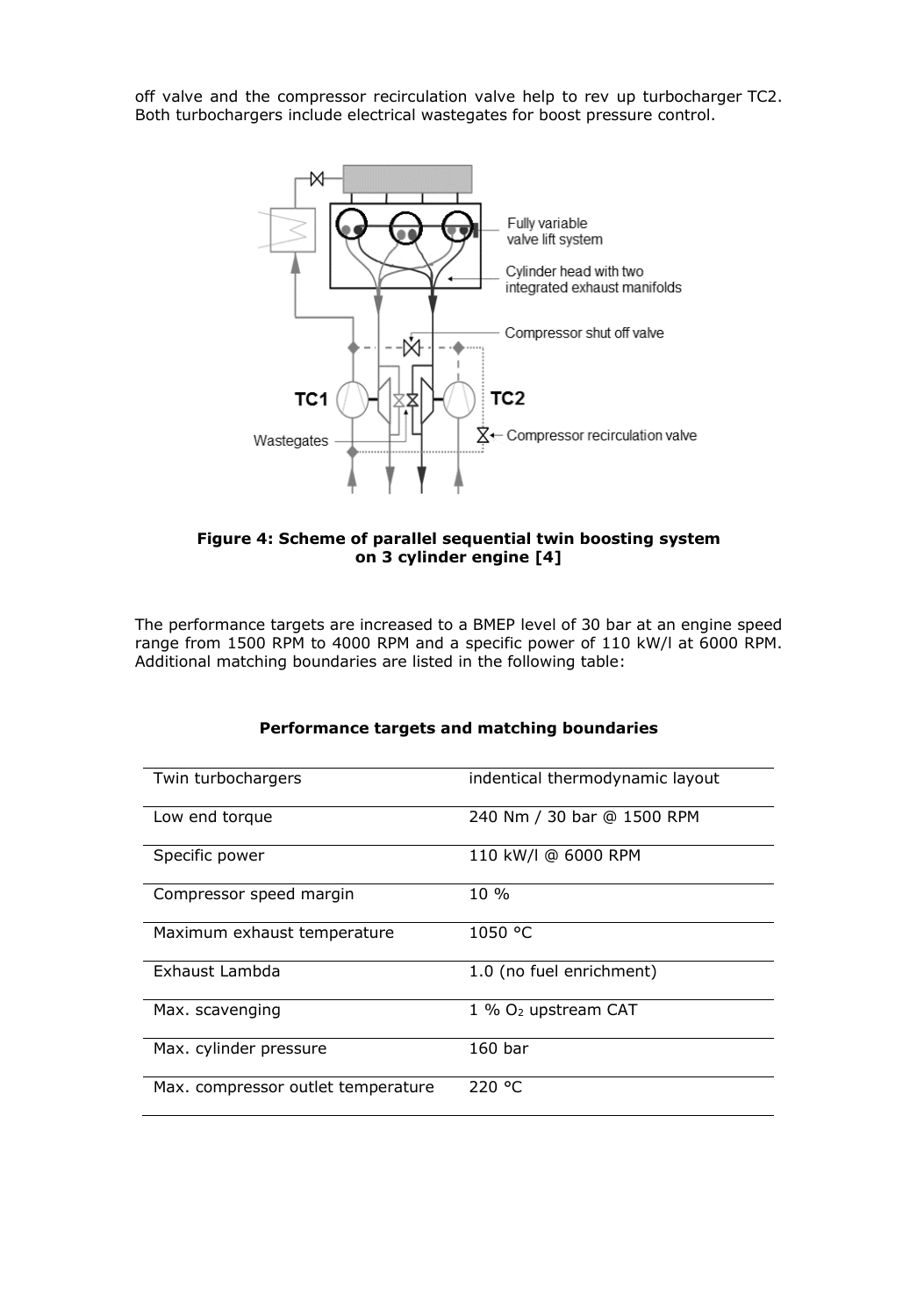The maximum scavenging rate is limited to 1 %  $O<sub>2</sub>$  concentration upstream of the catalytic converter. An optimization of intake and exhaust valve timing was conducted to achieve the high torque level with a low amount of scavenging. The ignition control sets the spark advance to a minimum which is limited by the maximum cylinder pressure of 160 bar. Due to the high efficiency engine concept with a compression ratio of 13 the brake specific air consumption (BSAC) at full load is increased.

Both, the low scavenging rate and the high BSAC result in a high boost pressure demand. The compressor pressure ratio increases from low end torque (LET) to rated power (RP) from 2.7 up to 3. Therefore one of the main targets of the compressor matching is to move the area with maximum compressor efficiencies to high pressure ratios. To ensure the speed margin of 10 % at rated power, a maximum compressor speed of 300,000 RPM was applied. The compressor map width is increased to obtain the required surge margin at 1500 RPM and 30 bar BMEP. The complete full load lug line, i.e. all operating points in mono turbocharger mode from LET 1500 RPM to 2500 RPM and all operating points in twin parallel sequential turbocharger mode from 3000 RPM to RP 6000 RPM, are in areas of high compressor efficiencies, [Figure 5.](#page-6-0)



Corrected Mass Flow Rate

Corrected Mass Flow Rate

<span id="page-6-0"></span>**Figure 5: Compressor map - full load in mono and twin parallel TC mode**

On the exhaust side of the engine, the pressure loss of the exhaust gas aftertreatment system creates a high pressure level post turbine. To achieve the requested turbine power with the lowest possible exhaust back pressure the turbine matching focuses on high efficiencies at high turbine blade speeds. The turbine mass flow capacity has to be extraordinary low. It is limited by the first operating point in twin parallel mode at 3000 RPM. When the right exhaust valves open [\(Figure 4\)](#page-5-0) and the exhaust mass flow is separated on both turbine stages, enough turbine pressure ratio and enough turbine power has to be provided to reach the high boost pressure that is necessary for a 30 bar BMEP full load without torque reduction.

The transition at full load between mono and twin turbo mode is between 2500 RPM and 3000 RPM engine speed. The change of the compressor operating point in the permanently running turbocharger TC1 during the transition is shown in [Figure 5.](#page-6-0) Up to 2500 RPM the wastegate of TC1 is used to control the boost pressure, the wastegate of TC2 and the compressor shut off valve remain closed. The right exhaust valves are continuously opened by the VVA system starting at 2500 RPM. At the same time the recirculation valve at TC2 opens to rev up TC2. When the boost pressure after TC2 reaches the value of the boost pressure TC1, the compressor shut off valve starts to open while the recirculation valve closes, [Figure 6.](#page-7-0) Henceforward both turbochargers TC1 and TC2 run in parallel mode to deliver the air mass flow demand at engine speeds up to 6000 RPM.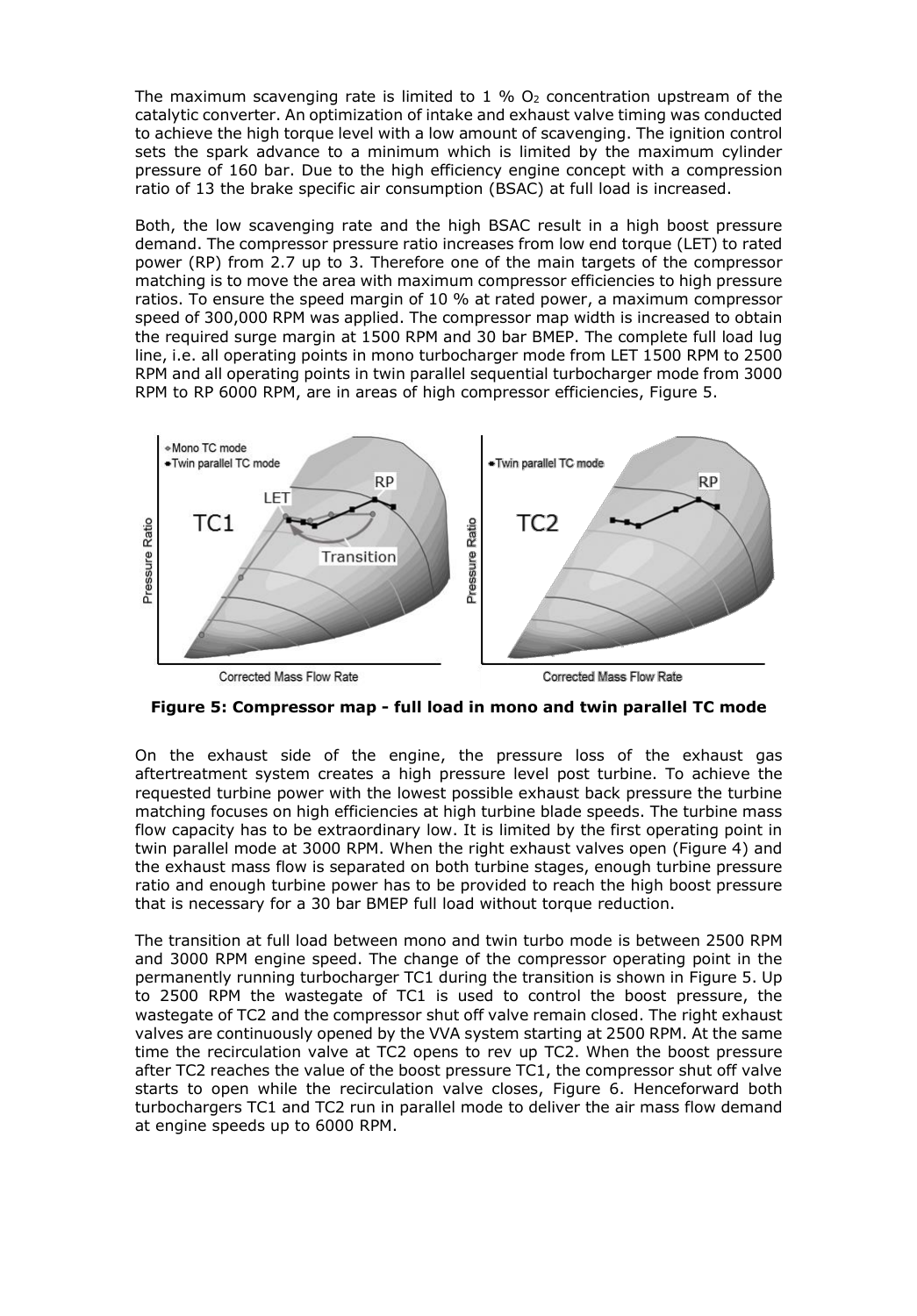

**Figure 6: Transition between mono and twin TC mode**

<span id="page-7-0"></span>The high performance targets and the matching boundaries of the GasON engine concept can only be fulfilled with a parallel sequential twin boosting system. A single stage turbocharger would not reach the high torque and power level. In [Figure 7](#page-7-1) a single turbocharger matching is compared to the matching result for compressor and turbine of the parallel sequential twin boosting system. A single stage turbocharger for a 1.0 l CNG engine already has a low mass flow. The twin turbocharger matching results in a mass flow that is 30 % lower both on compressor and turbine side. The relative compressor map width has to be similar to a single stage turbocharger in order to fulfill the large spread between low end torque and rated power. To reach the required compressor and turbine efficiencies at such low mass flows is one of the biggest challenges for this aerodynamic design.



<span id="page-7-1"></span>**Figure 7: Single vs. twin turbocharging**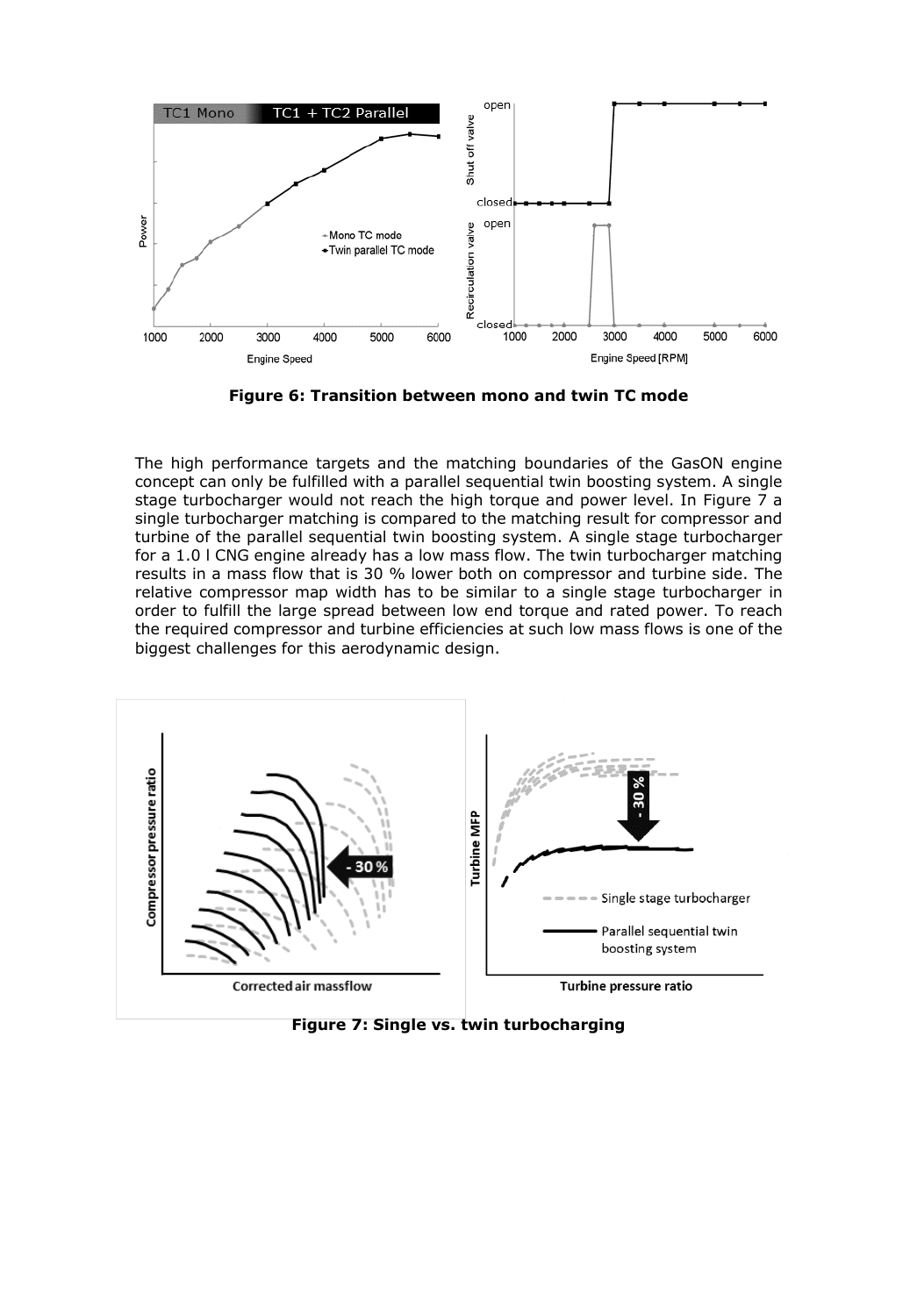#### **2.3 COMPRESSOR UND TURBINE DESIGN**

The low turbine and compressor capacity leads to a small turbocharger layout. However such a low size layout is limited by different boundary conditions. Small size turbomachines limit the Reynolds numbers and increase thermal losses. These physical characteristics already restrict the thermodynamic performance. The size of tip clearances, which result from the bearing concept, leads to a negative effect on efficiency. Additionally rotational speed is limited by the size of the available bearing housing. The diameter of the compressor wheel could not go below a certain limit, as long as a minimal circumferential speed is needed to achieve the required pressure ratio.

The consequence of low compressor diameter specific capacity is a narrow annular channel with short blades, which brings an adverse clearance to passage height ratio. Avoiding this fact, the channel width is simply increased by implementing a full bladed compressor wheel without splitter blades and furthermore an increased number of blades. In addition the back sweep angle is increased, which requires a further passage width enlargement at the trailing edge to achieve the required circumferential absolute flow velocity component for the pressure ratio.

A result of these arrangements of passage height enhancement is a comparatively low flow coefficient both at impeller inlet and outlet, which means the meridional velocity component is low. Thereby the level of flow losses is reduced on the one hand and on the other hand the level of the kinetic energy transfer is reduced as well. However, the missing component of energy transfer is supplemented by the large radial extension of the impeller. The results of the low inlet diameter correspond to the outlet diameter of the impeller. Despite the named arrangements of channel height enhancement the inlet diameter still remains low in relation to the outlet diameter of the available layout. The radial extension brings an increase of circumferential blade speed, which delivers an energy transfer effect of the centrifugal field on the flow within the compressor rotor. Hence, a high radial extension causes a high centrifugal effect and high energy rise. The effect of the centrifugal field on the flow in the impeller in general has a large positive effect, because it is effectively loss-free.

Furthermore, the back the sweep angle enhancement leads to an absolute velocity reduction at the diffuser inlet and thereby lower diffuser losses and lower diffusion in the diffuser. The degree of reaction increases and the diffusion in the impeller decreases. Conclusively, the described arrangements lead to the reduction of over tip leakage, reduction of flow losses within the impeller and the diffuser, whereby the difficult preconditions regarding performance could be re-adjusted with the available layout.

The precondition on the turbine side is the same as on the compressor side and accordingly a similar approach is adopted. The stage capacity in relation to the rotor diameter is lower compared to common layouts. Therefore, in terms of annular channel width enhancement, blade numbers and their angles were increased to reduce tip leakage. But in contrast to the compressor, the rotor inflow angle is determined by the volute geometry at the turbine. Furthermore, the capacity of the stage is adjusted by the volute size in a certain range. The volute size or the A/R ratio respectively was minimized for achieving the required low stage capacity. A secondary effect of the small volute size is a comparatively high rotor inflow angle with a large tangential velocity component and a low degree of reaction. However, both properties have a negative effect on efficiency, if certain limits are exceeded. The measures for rotor channel width enhancement and volute size reduction have to be well balanced, to achieve the optimal performance.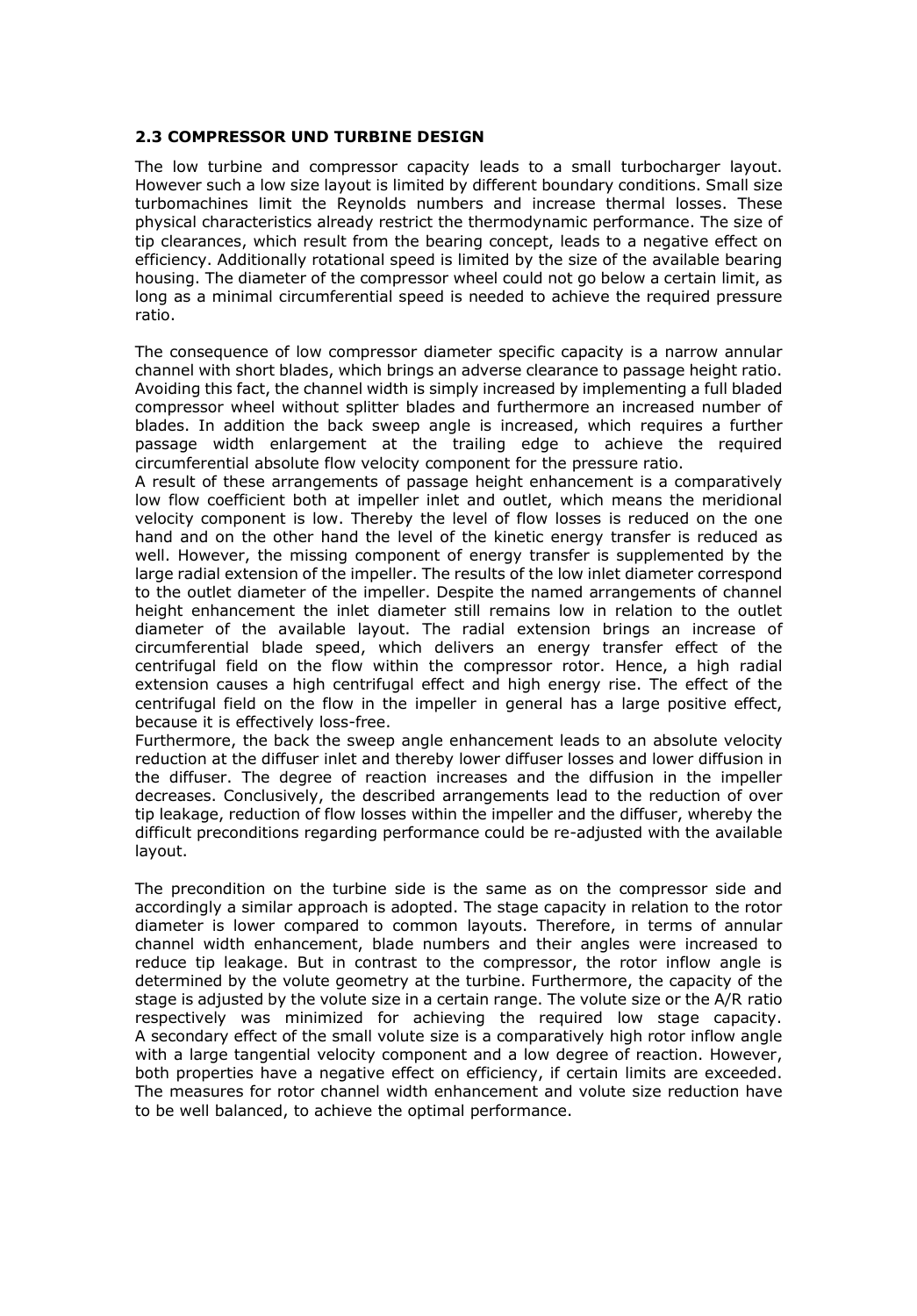Beside the application design of the compressor and turbine wheels and volutes for optimum performance, the 3D-design of the turbocharger inlets and outlets has to meet the packaging constraints.

Connecting two turbochargers with two electrically actuated wastegate systems on the 1.0 liter GasON engine with a relatively small cylinder head is a challenging task. At the same time additional package constraints given by the connection of air and exhaust pipes, the oil and water supply for the bearing housing as well as the engine periphery and the vehicle chassis have to be fulfilled. Therefore, an overlapping turbine housing flange design is applied in order to provide enough sealing surfaces and to keep a compact turbine housing, see [Figure 8.](#page-9-0) On the other hand it is necessary to keep the same rotational direction for both turbochargers because it enables the usage of identical center sections i.e. identical turbine and compressor wheels and identical bearing system. Consequently, same rotational direction facilitates cost reduction potentials under mass production conditions.



**Figure 8: Upper and lower turbocharger assembly of parallel sequential twin boosting system**

<span id="page-9-0"></span>Due to the fact that the lower turbocharger is operated permanently and the upper one only is activated on demand in twin parallel mode, a special oil sealing system is applied to prevent oil leakage when the upper turbocharger is idling during the mono mode. Therefore, there is no need to shut down the oil supply circuit when only the lower turbocharger is running. Both turbine housing exit flanges are placed in the same plane and connected with one flexible adapter. On the lower turbocharger, which is running permanently, the wastegate system is oriented in a way to enable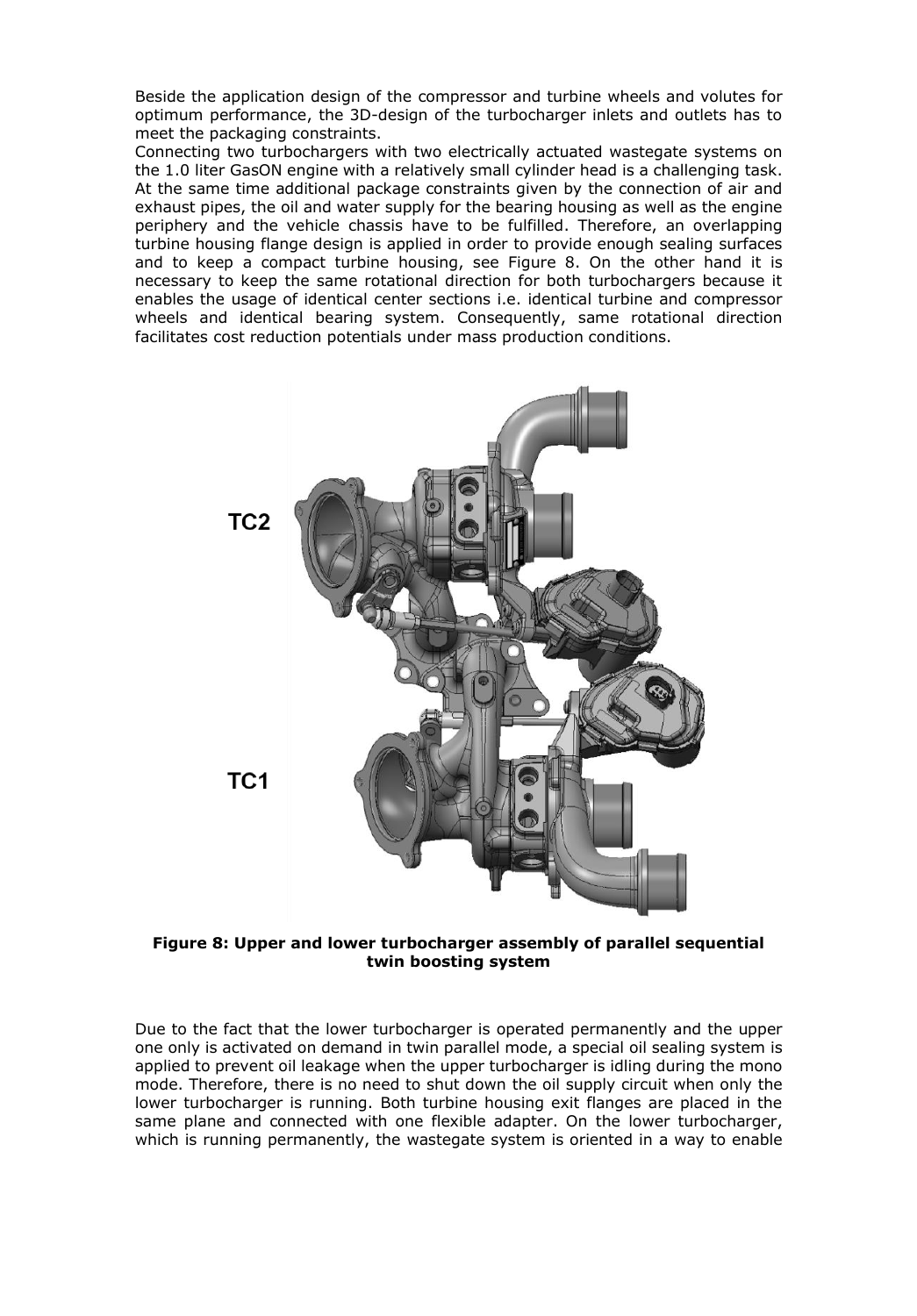fast catalyst heating in cold start conditions. The resulting application design is shown in [Figure 9.](#page-10-0)



**Figure 9: Packaging constraints for the twin boosting system**

## <span id="page-10-0"></span>**3 TURBOCHARGER AND ENGINE PERFORMANCE MEASUREMENT**

#### **3.1 TURBOCHARGER PERFORMANCE**

To evaluate the performance the turbocharger is measured on the hot gas test stand. The measurement data is compared to a high performance 2.0 l GDI turbocharger with conventional range of massflow and pressure ratio. The GasON engine has got a large spread between the low end torque with low scavenging and therefore low air mass flow and the rated power operating point. [Figure 10](#page-10-1) shows the map comparison of the GasOn compressor and a compressor of a 2.0 l engine with increased diameter and massflow. The maximum massflow of the GasOn compressor is reduced by 60 % and the compressor ratio is increased up to 3.8. The isentropic compressor peak efficiency is on the same level compared to the compressor of the 2.0 l engine.



<span id="page-10-1"></span>

Corrected air massflow

**Figure 10: Compressor performance comparison**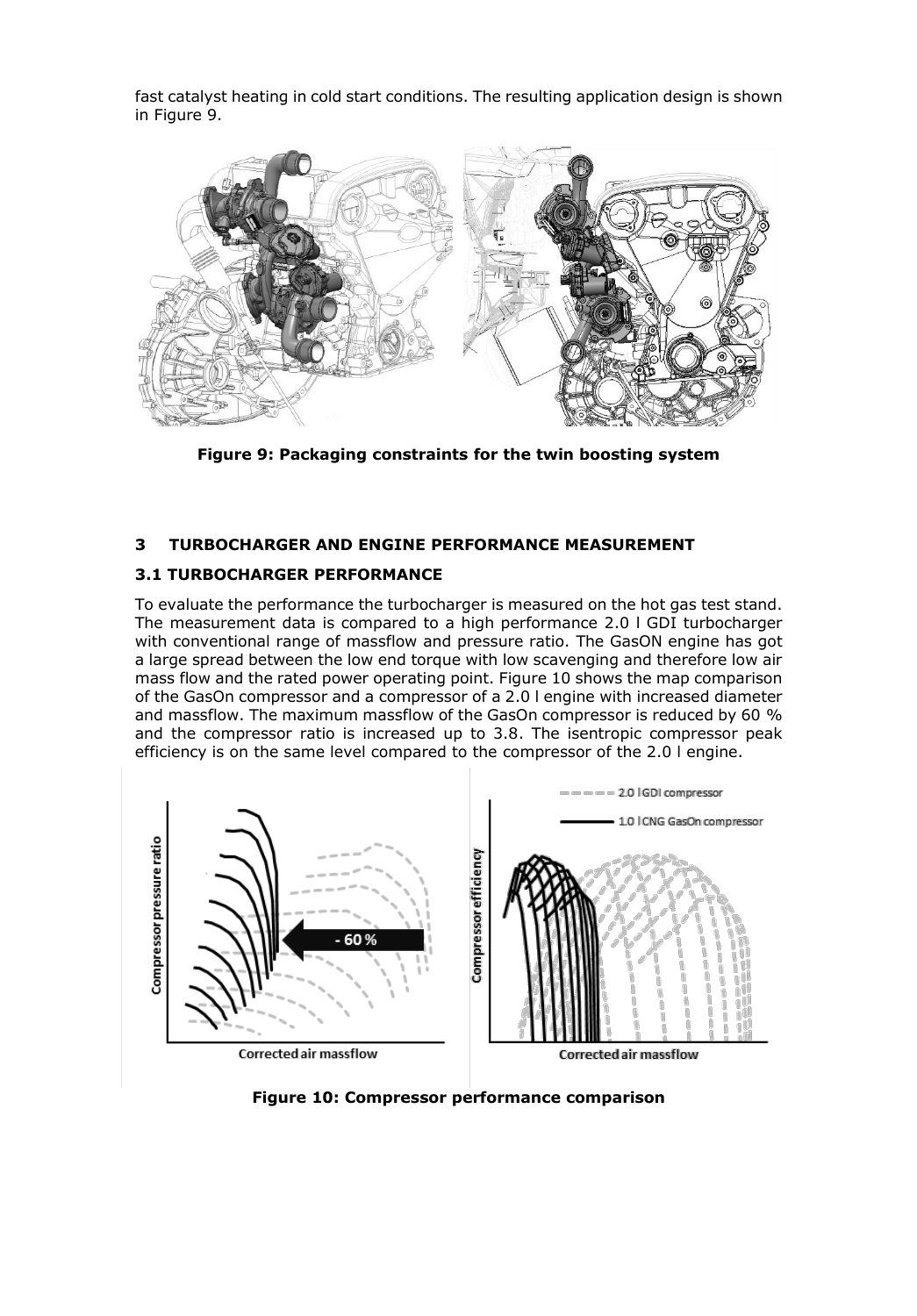The turbine performance comparison shows a 65 % reduced massflow compared to a turbine of a 2.0 l GDI engine. The difference in the measured turbine efficiency consisting of the isentropic efficiency of the turbine and mechanical efficiency of the turbocharger is about 9 % points, [Figure 11.](#page-11-0)

Due to the small turbine diameter, the required radial and axial clearances between turbine wheel and turbine volute have a notable adverse impact on the turbine efficiency. The percentage of friction loss in the bearing system of the turbocharger and the heat transfer in the long turbine inlet compared to the whole turbine power is higher compared to a conventional sized 2.0 l GDI turbocharger turbine. These three effects lead to a measured turbine efficiency that is lower compared to commonly sized turbine stages. Even so, for this extremely small mass flow the turbine efficiencies are high.



**Figure 11: Turbine performance comparison**

<span id="page-11-0"></span>Overall, due to the high thermodynamic performance of the turbocharger all steady state engine targets and boundaries of the GasON engine are fulfilled or even exceeded. The engine measurement results are shown in section 3.2.

Although the design focus is on high efficiency for the GasON application, this turbocharger has got a low inertia. The shaft wheel assembly inertia of the turbocharger is shown in the turbocharger scatter band of FEV GmbH in [Figure](#page-11-1)  [12](#page-11-1) [10]. The inertia is below the scatter band indicating benchmark level inertia due to the innovative and continuously improved RAAX turbine technology [8]. This low inertia further improves the fast transient response of the engine.



<span id="page-11-1"></span>**Figure 12: Inertia of shaft wheel assembly [10]**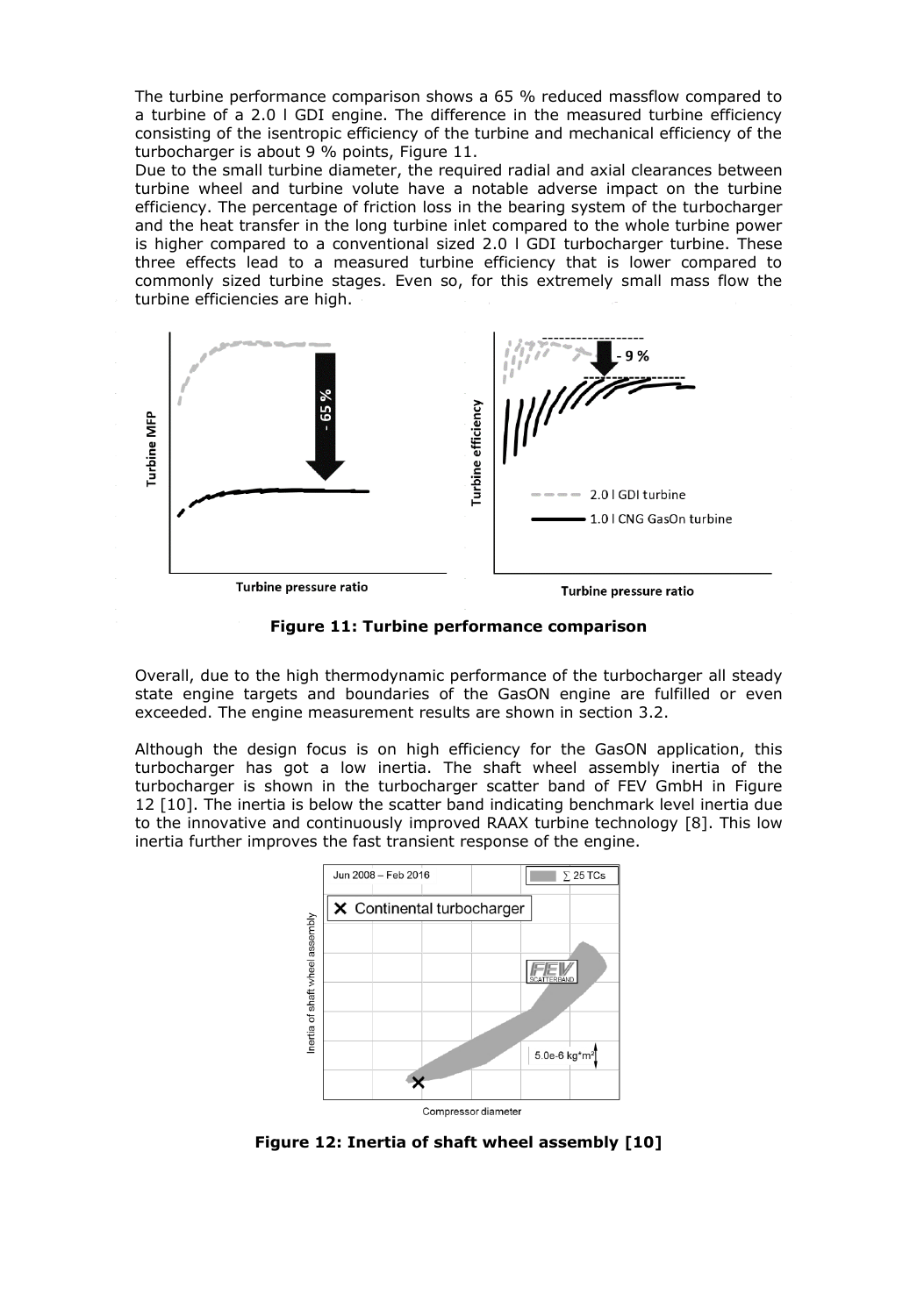### **3.2 ENGINE PERFORMANCE**

The engine measurements confirm favorable thermodynamic performance of the GasON engine with its parallel sequential twin boosting system compared to a single turbocharged CNG engine. The maximum BMEP level is increased by 30 % from 23 bar up to 30 bar. The LET is reached on engine speed of 1500 RM. The specific power at 6000 RPM is raised by 20 % from 97 kW/l to 117 kW/l.



**Figure 13: Full load performance comparison**

<span id="page-12-0"></span>The GasON engine is able to reach the LET and rated power performance shown in [Figure 13](#page-12-0) with the parallel sequential twin boosting system. Additional engine measurements are carried out to investigate the knocking behavior of the engine and to optimize the transient operation during the transition from mono to twin parallel turbocharger mode.

Due to the high torque level and the maximum scavenging rate of 1 %  $O_2$  concentration upstream of the catalytic converter the boost pressure has to be increased to a level of 3 bar for the GasON engine, [Figure 14.](#page-12-1)



<span id="page-12-1"></span>**Figure 14: Boost pressure at engine full load**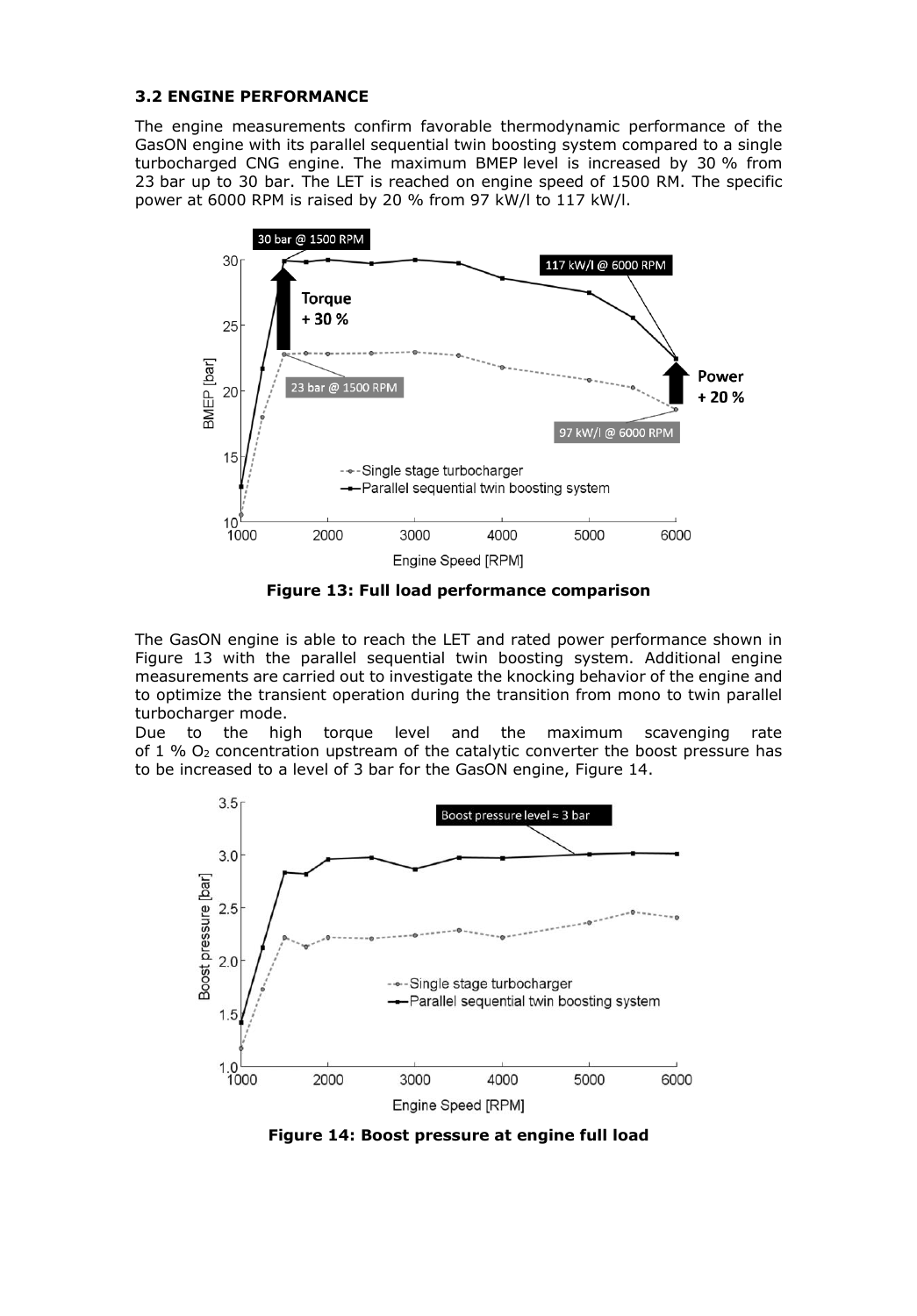#### **4 CONCLUSION**

The GasOn concept is a 1.0 liter CNG DI engine equipped with a parallel sequential twin boosting system. A fully variable valve actuation system in combination with a compressor shut off valve and a compressor recirculation valve is used to switch between mono and twin turbocharger mode. Both turbochargers comprise electrical wastegates for boost pressure control. In order to achieve the same drivability compared to a 1.6 liter engine, challenging performance targets and matching boundaries are derived, leading to increased thermodynamic requirements in the design of the compressor and turbine stage while simultaneously meeting the packaging constraints.

With an application specific turbocharger design the low compressor and turbine capacity is adjusted to the matching targets and high efficiencies are achieved. Measurements on the hot gas test stand proof the high thermodynamic performance of the turbocharger.

The engine measurements show that the predicted low end torque operating point with 30 bar BMEP at 1500 RPM can be fulfilled while limiting the scavenging rate to a maximum of  $1\%$  O<sub>2</sub> concentration upstream of the catalytic converter. The rated power target of 110 kW/l was reached and even exceeded. The parallel sequential twin boosting system delivers a boost pressure level up to 3 bar over the complete full load lug line.

Additional engine and vehicle tests are scheduled to demonstrate the  $CO<sub>2</sub>$  emission reduction compared to the best in class CNG vehicle.